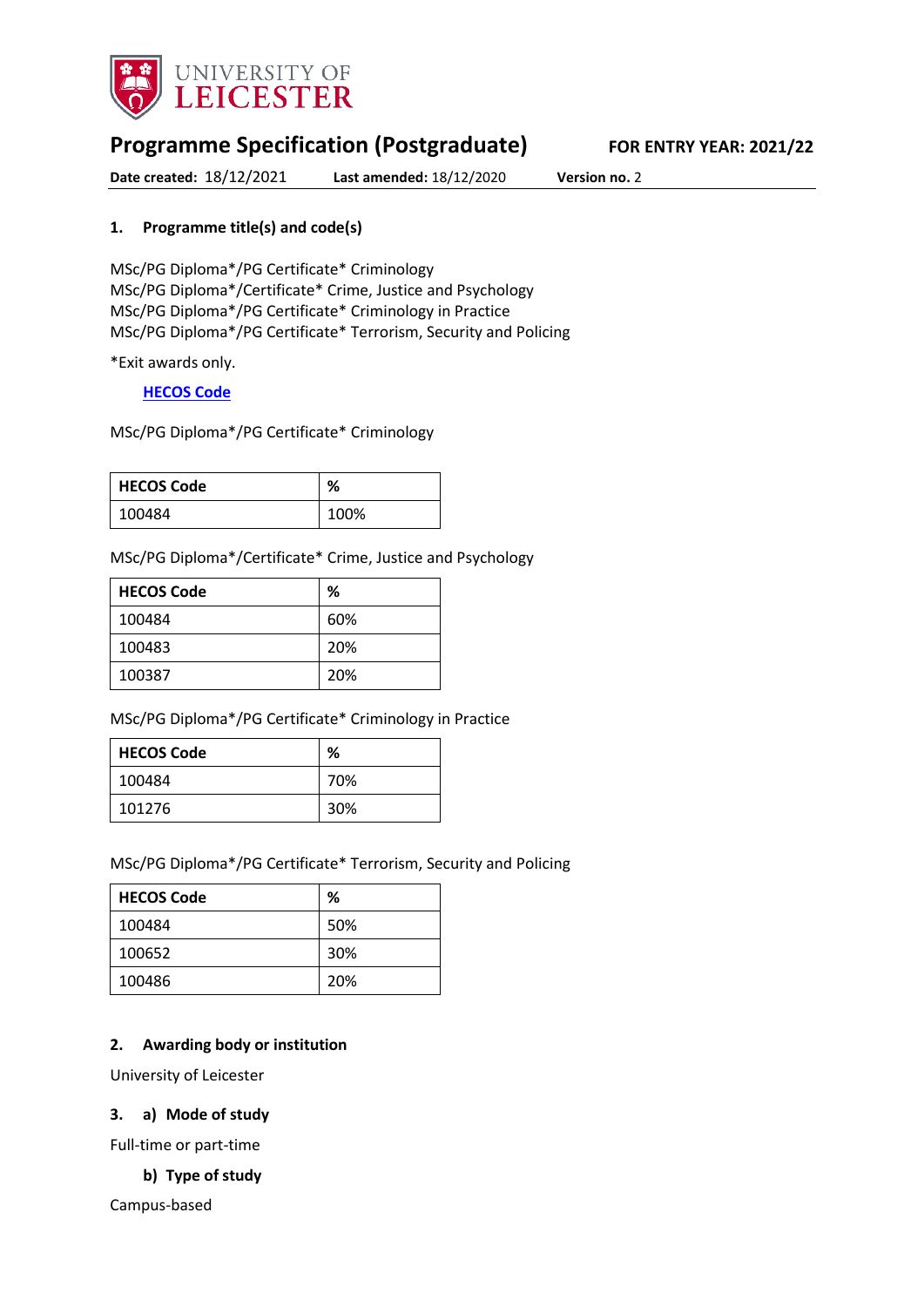#### **4. Registration periods**

The normal period of registration for programmes in the MSc Criminology suite is 12 months for fulltime students and 24 months for part-time students.

The maximum period of registration for programmes in the MSc Criminology suite is 2 years for fulltime students and 4 years for part-time students.

#### **5. Typical entry requirements**

Candidates should normally possess a First or Second Class honours degree from a British University or equivalent academic qualifications. It is expected that this would usually be in Criminology or a cognate discipline. Comparable professional qualifications or experience will be considered. However, where more clarity is required applicants will be asked to undertake a short written assessment.

Applicants to the MSc Criminology in Practice need to demonstrate within their personal statement that they have skills and attributes which would make them a suitable candidate for a practice placement in a criminal justice-related setting.

Where English is not a candidate's first language, the successful applicant must achieve an IELTS score of 6.5.

#### **6. Accreditation of Prior Learning**

Applications are reviewed on a case by case basis should module exemption be requested and in accordance with University regulations relating to prior certified learning. Accreditation for module exemption must be at the same level and with sufficiently similar learning outcomes.

#### **7. Programme aims**

The programme aims to

- Provide a leading, coherent, dynamic Masters curriculum which showcases the Department of Criminology's research expertise and delivers high quality, stimulating teaching;
- Engage students in an interdisciplinary study of Criminology which incorporates theory and research from, not exhaustively, law, sociology, politics, international relations, psychology and management studies;
- Enable students to recognise and critically assess the historical and contemporary development of theoretical perspectives on crime, deviance, criminal justice, criminalisation, power, victimology, harm, policing and security;
- [For MSc Criminology] Develop students' knowledge of classical and contemporary theories of punishment, rehabilitation and victimology, whilst critically analysing their implications for just and effective responses to offenders and victims.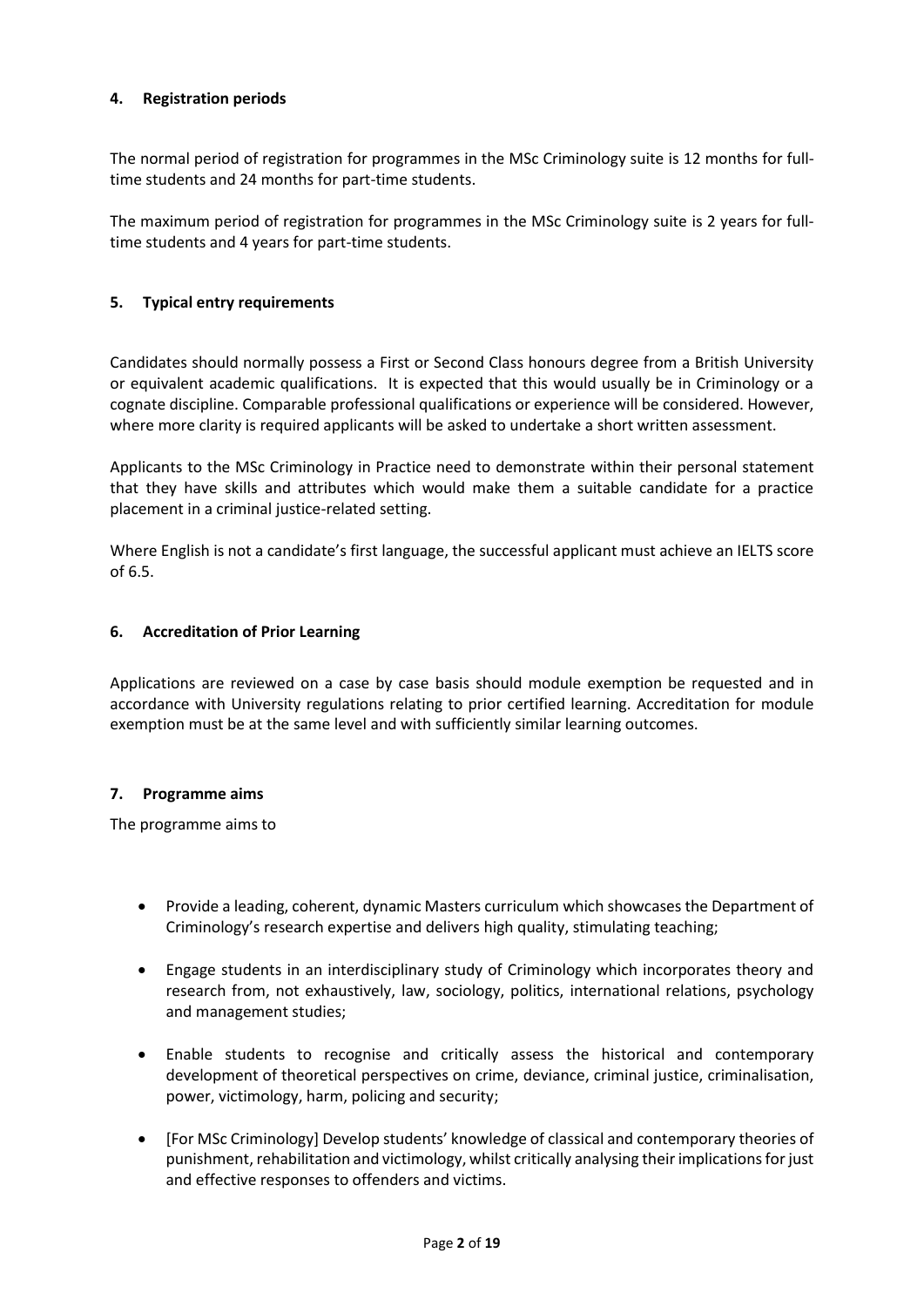- [For MSc Crime, Justice and Psychology] Develop students' understanding of the relationship between psychology, mental disorder, crime and law, analysing its implications for the treatment and management of offenders.
- [For MSc Criminology in Practice] Support students to accrue knowledge of contemporary practice and challenges within criminal justice organisations from both an academic and experiential perspective.
- [For MSc Terrorism, Security and Policing] Equip students to explain and critically assess key concepts in terrorism, counter-terrorism, security and policing, whilst providing them with knowledge about the related challenges facing states, individuals and criminal justice agencies internationally.
- Encourage students to become adept at independently sourcing, synthesising and interpreting academic and non-academic evidence, policy and legislation.
- Prepare students to become skilled researchers who can select, deploy and critically reflect upon research methods and methodologies;
- Support students to conceive of, design and execute a substantial, independent piece of criminological research.
- Facilitate opportunities for students' development of transferable skills for their future careers and/or prepare them to apply for doctoral study.

## **8. Reference points used to inform the programme specification**

- QAA Frameworks for Higher Education Qualifications: **i)** <http://www.qaa.ac.uk/en/Publications/Documents/qualifications-frameworks.pdf>
- QAA Benchmark statements for criminology: **ii)** <http://www.qaa.ac.uk/en/Publications/Documents/SBS-criminology-14.pdf>
- [University of Leicester Discovery-Led and Discovery-Enabling Learning Strategy 2016-20](http://www2.le.ac.uk/offices/sas2/quality/learnteach)
- [University of Leicester Employability Strategy 2012-2016](https://www2.le.ac.uk/offices/careers-new/information/cds/strategy)
- University of Leicester Periodic Developmental Review Report (November 2011)
- External Examiners' reports (annual)
- Module and programme evaluation data and student curriculum review consultation

#### **9. Programme Outcomes**

Unless otherwise stated, programme outcomes apply to all awards specified in [1.](#page-0-0) Programme title(s).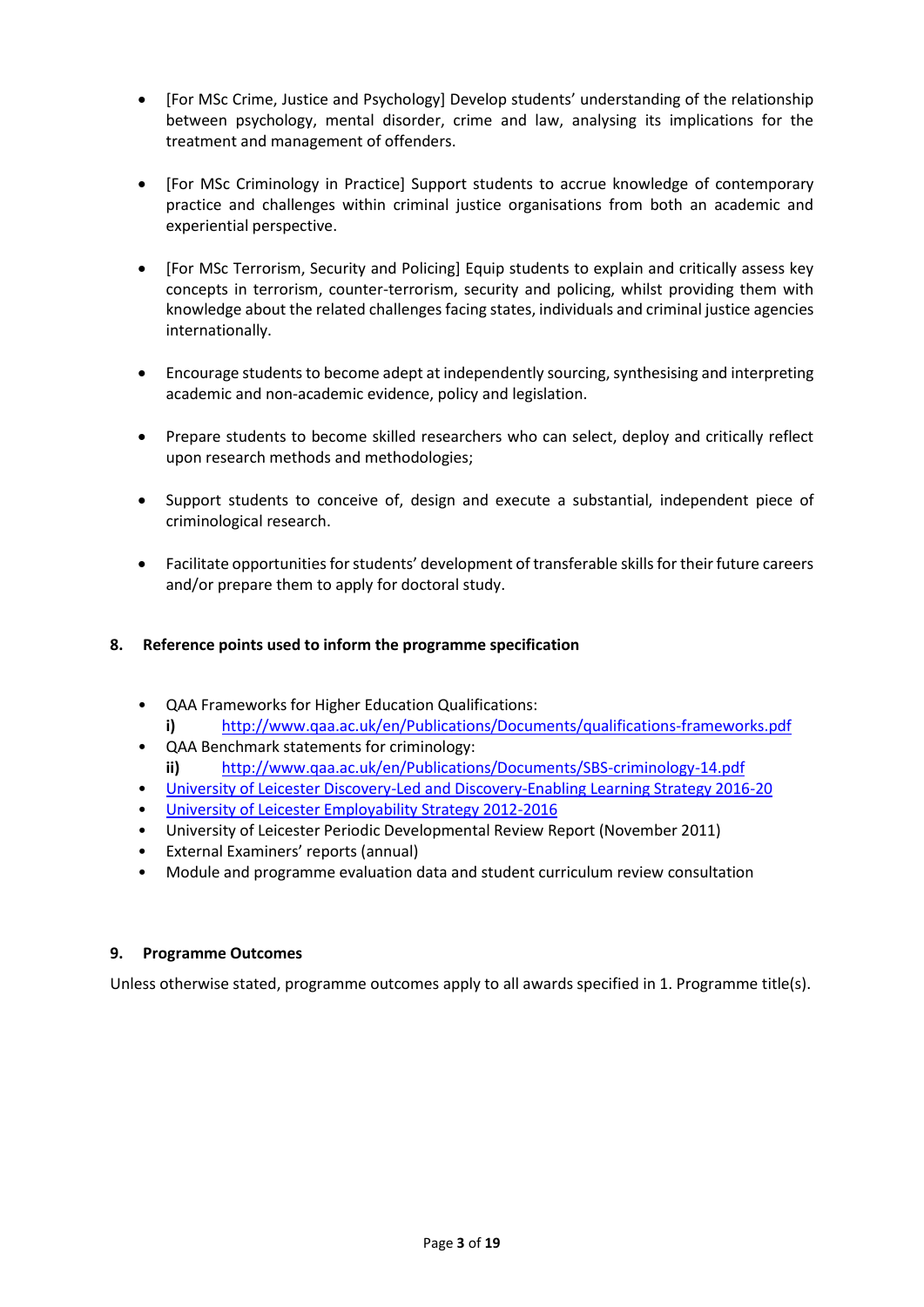# **Discipline specific knowledge and competencies**

## iii) Knowledge

| <b>Intended Learning</b><br><b>Outcomes</b>                                                                                                                                             | <b>Teaching and Learning Methods</b>                                                                                                                                                                                              | <b>How Demonstrated?</b>                                                                                                                                                                                                                                                                         |
|-----------------------------------------------------------------------------------------------------------------------------------------------------------------------------------------|-----------------------------------------------------------------------------------------------------------------------------------------------------------------------------------------------------------------------------------|--------------------------------------------------------------------------------------------------------------------------------------------------------------------------------------------------------------------------------------------------------------------------------------------------|
| Exhibit mastery of theoretical<br>perspectives, research, policy<br>and practice on crime, criminal<br>justice, offending,<br>criminalisation, victimisation,<br>security and policing. | Lectures, seminars, tutorials,<br>directed reading, independent<br>study.<br>Dissertation supervision and study<br>[MSc only].<br>Practice-based research project<br>supervision and study [MSc<br>Criminology in Practice only]. | Essays, reports, presentations,<br>briefing papers, e-tivities, seen<br>exams, Blackboard in-class tests,<br>reading journals.<br>Non-assessed seminar contributions<br>and presentations.<br>Dissertation [MSc only].<br>Practice-based research project [MSc<br>Criminology in Practice only]. |
| Demonstrate knowledge of the<br>historical development of ideas<br>and debates within Criminology<br>and within specific sub- fields of<br>inquiry.                                     | As above.                                                                                                                                                                                                                         | As above.                                                                                                                                                                                                                                                                                        |
| Exhibit mastery of classical and<br>contemporary theories of<br>punishment, rehabilitation and<br>victimology [Criminology only].                                                       | Lectures, seminars, tutorials,<br>directed reading, independent<br>study.                                                                                                                                                         | Essay, other written tasks.<br>Non-assessed seminar contributions<br>and presentations.                                                                                                                                                                                                          |
| Exhibit mastery of theoretical<br>perspectives on the inter-<br>relations between crime,<br>psychology, law and mental<br>disorder [Crime, Justice and<br>Psychology only].             | As above.                                                                                                                                                                                                                         | Essays and other written tasks.<br>Non-assessed seminar contributions<br>and presentations.                                                                                                                                                                                                      |
| Exhibit mastery of theoretical<br>perspectives on terrorism,<br>security and policing [Terrorism,<br>Security and Policing only].                                                       | As above.                                                                                                                                                                                                                         | As above.                                                                                                                                                                                                                                                                                        |
| Demonstrate academic and<br>experiential knowledge of the<br>workings of criminal justice<br>agencies [Criminology in<br>Practice only].                                                | As above. Placement (MSc only)                                                                                                                                                                                                    | Individual mini investigation, briefing<br>paper, presentation.<br>Reflective placement report and<br>practice-based research project [MSc<br>only].                                                                                                                                             |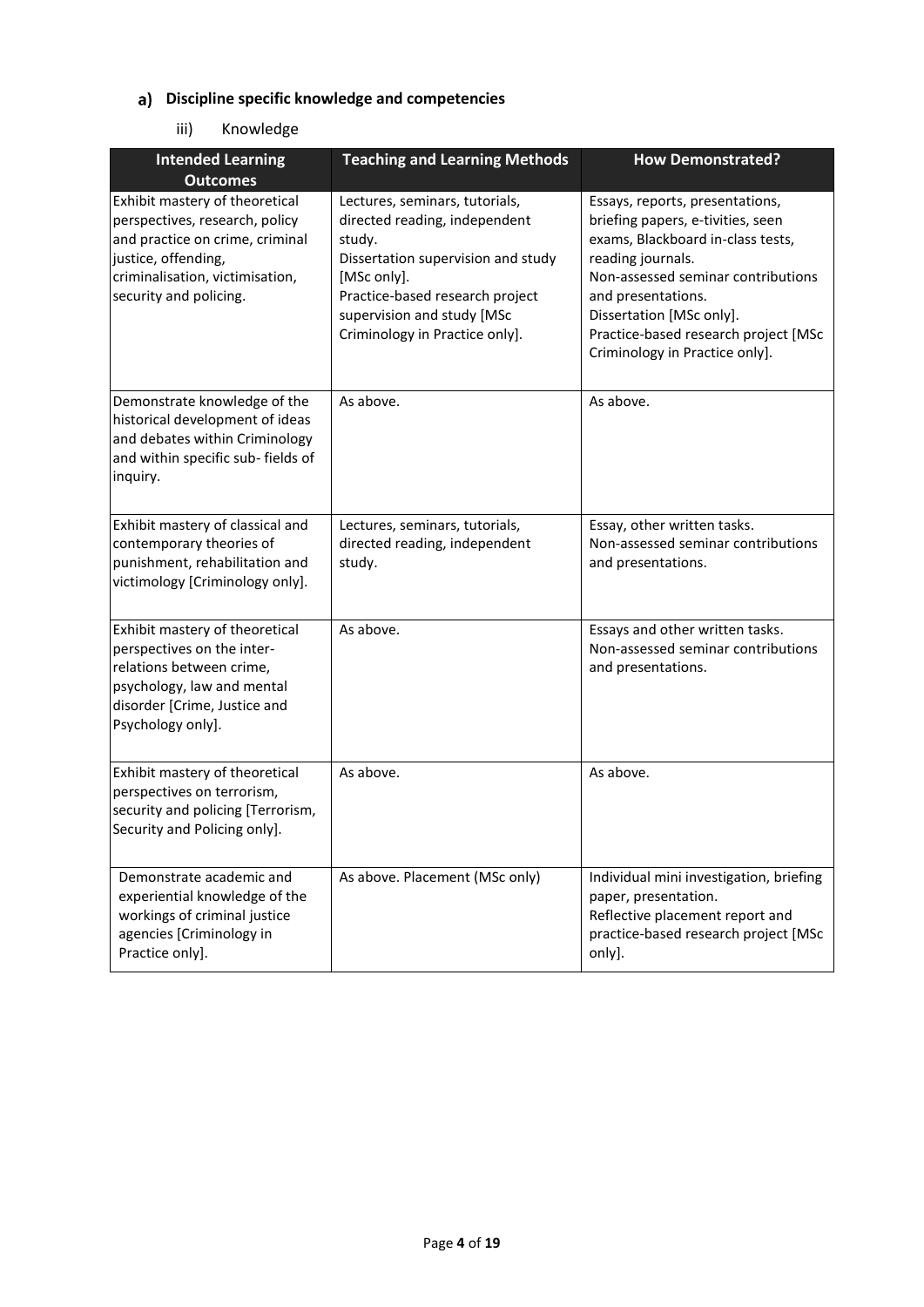## iv) Concepts

| <b>Intended Learning</b><br><b>Outcomes</b>                                                                                                                                                                                    | <b>Teaching and Learning Methods</b>                                                                                                                                                            | <b>How Demonstrated?</b>                                                                                                                                                                                                                                                |
|--------------------------------------------------------------------------------------------------------------------------------------------------------------------------------------------------------------------------------|-------------------------------------------------------------------------------------------------------------------------------------------------------------------------------------------------|-------------------------------------------------------------------------------------------------------------------------------------------------------------------------------------------------------------------------------------------------------------------------|
| Explain and apply concepts of<br>criminological relevance from<br>across a range of disciplines<br>including, not exhaustively, law,<br>sociology, politics, international<br>relations, psychology and<br>management studies. | directed reading, independent<br>study.<br>Dissertation supervision and study<br>[MSc only].<br>Practice-based research project<br>supervision and study [MSc<br>Criminology in Practice only]. | Essays, reports, presentations,<br>briefing papers, letters to<br>MP/government minister, e-tivities.<br>Non-assessed seminar contributions<br>and presentations.<br>Dissertation [MSc only].<br>Practice-based research project [MSc<br>Criminology in Practice only]. |
| Recognise the socially<br>constructed nature of crime and<br>identify the overlaps and<br>distinctions between crime,<br>deviance and harm.                                                                                    | As above.                                                                                                                                                                                       | As above.                                                                                                                                                                                                                                                               |
| Analyse the ways in which power<br>operates and shapes relations<br>between states, the media,<br>criminal justice agencies, victims,<br>offenders and the general public.                                                     | As above.                                                                                                                                                                                       | As above.                                                                                                                                                                                                                                                               |
| Recognise and explain<br>epistemological and<br>methodological concepts when<br>describing others scholars' or<br>one's own empirical research.                                                                                | Lectures, workshops and tutorials<br>for Criminological Research<br>Methods.                                                                                                                    | As above, plus Criminological<br>Research Methods research<br>proposal*.                                                                                                                                                                                                |

# v) Techniques

| <b>Intended Learning</b><br><b>Outcomes</b>                                                        | <b>Teaching and Learning Methods</b>                      | <b>How Demonstrated?</b>                                                                                                                                                                      |
|----------------------------------------------------------------------------------------------------|-----------------------------------------------------------|-----------------------------------------------------------------------------------------------------------------------------------------------------------------------------------------------|
| Ability to structure and<br>evidence an argument in a<br>logical, robust and convincing<br>manner. | Lectures, seminars, tutorials, study<br>skills workshops. | Essays, reports, presentations,<br>briefing papers, infographics,<br>research proposal.<br>Dissertation [MSc only].<br>Practice-based research project [MSc<br>Criminology in Practice only]. |

#### vi) Critical analysis

| <b>Intended Learning</b><br><b>Outcomes</b>                                                                                                                                                                    | <b>Teaching and Learning Methods</b>                                                                                               | <b>How Demonstrated?</b>                                                                                                                                                      |
|----------------------------------------------------------------------------------------------------------------------------------------------------------------------------------------------------------------|------------------------------------------------------------------------------------------------------------------------------------|-------------------------------------------------------------------------------------------------------------------------------------------------------------------------------|
| Critically analyse the<br>contributions made by theory,<br>empirical research, legislation<br>and policy to conceptualising<br>and responding to issues of<br>crime, deviance, offending and<br>victimisation. | Lectures, seminars, tutorials, study<br>skills workshops, online study skills<br>resources, directed reading<br>independent study. | Essays, reports, presentations,<br>briefing papers. Research proposal*.<br>Dissertation [MSc only].<br>Practice-based research project [MSc<br>Criminology in Practice only]. |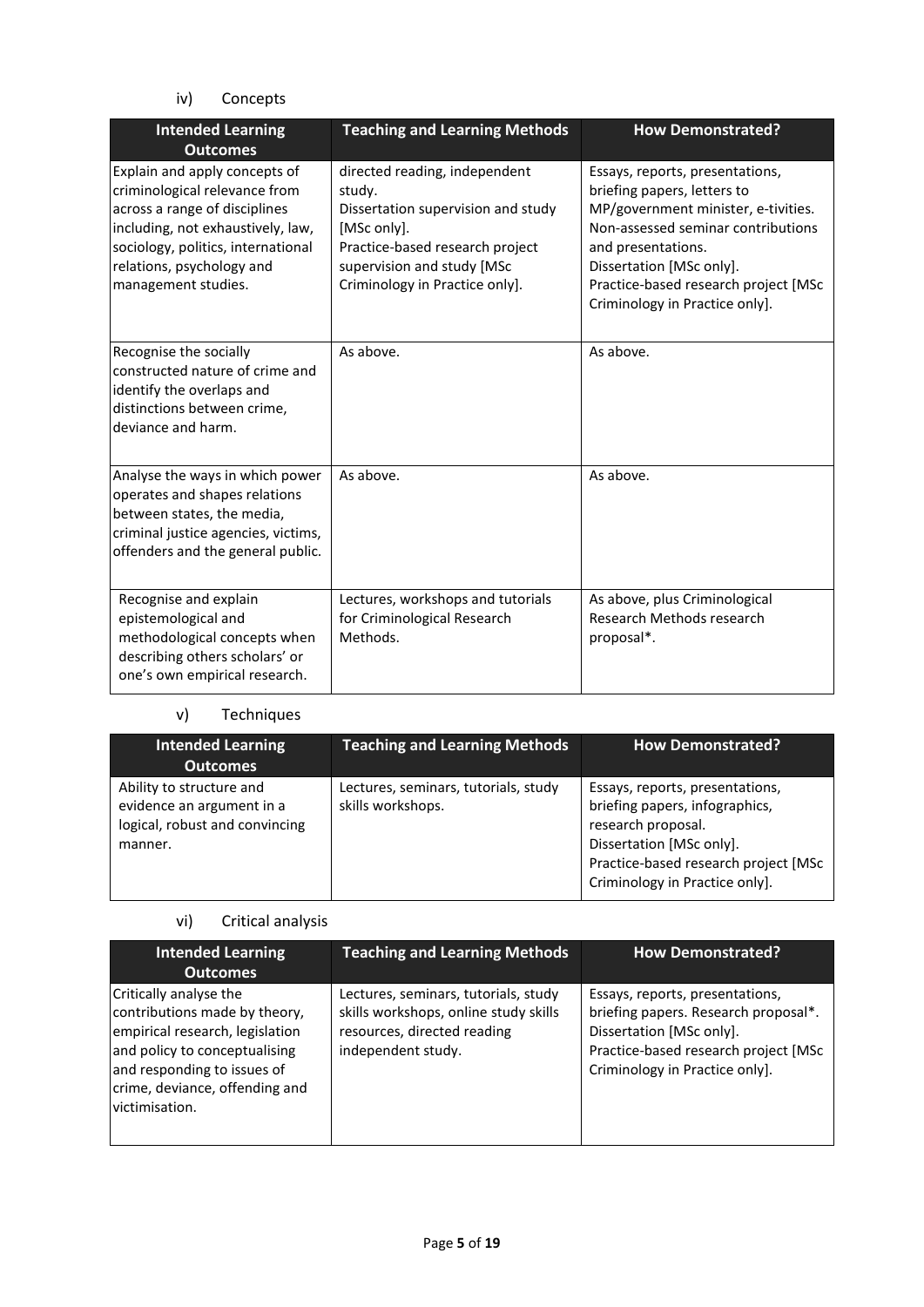| <b>Intended Learning</b><br><b>Outcomes</b>                                                                                                                                                                | <b>Teaching and Learning Methods</b> | <b>How Demonstrated?</b> |
|------------------------------------------------------------------------------------------------------------------------------------------------------------------------------------------------------------|--------------------------------------|--------------------------|
| Critically assess the status of<br>different types of knowledge<br>and evidence, deconstructing<br>claims and arguments and<br>identifying problems and<br>alternative interpretations,<br>where required. | As above                             | As above                 |

#### vii) Presentation

| <b>Intended Learning</b><br><b>Outcomes</b>                                                 | <b>Teaching and Learning Methods</b>                                                                        | <b>How Demonstrated?</b>                                                                                                                                                                                                                                                                           |
|---------------------------------------------------------------------------------------------|-------------------------------------------------------------------------------------------------------------|----------------------------------------------------------------------------------------------------------------------------------------------------------------------------------------------------------------------------------------------------------------------------------------------------|
| Present theories, empirical<br>evidence and arguments in a<br>variety of different formats. | Lectures, seminars, tutorials, online<br>study skills resources, directed<br>reading and independent study. | Essays, reports, presentations,<br>briefing papers, infographics, letters<br>to MP/government ministers.<br>Research proposal*.<br>Non-assessed seminar tasks, debates<br>and presentations.<br>Dissertation [MSc only].<br>Practice-based research project [MSc<br>Criminology in Practice only]. |
| Explain complex criminological<br>concepts and issues to non-<br>academic audiences.        | As above.                                                                                                   | Briefing papers, reports, letters to<br>MP/government ministers,<br>infographics.<br>Executive summary for practice-<br>based research project [MSc<br>Criminology in Practice only].                                                                                                              |

# viii) Appraisal of evidence

| <b>Intended Learning</b><br><b>Outcomes</b>                                                                                                                      | <b>Teaching and Learning Methods</b>                                                                                                                       | <b>How Demonstrated?</b>                                                                                                                                                                                                                   |
|------------------------------------------------------------------------------------------------------------------------------------------------------------------|------------------------------------------------------------------------------------------------------------------------------------------------------------|--------------------------------------------------------------------------------------------------------------------------------------------------------------------------------------------------------------------------------------------|
| Select and evaluate academic<br>and non-academic sources,<br>making use of seminal and<br>contemporary criminological<br>texts and other relevant<br>lmaterials. | Lectures, seminars, tutorials, library<br>literature searching workshop,<br>online study skills resources, direct<br>reading and independent study.        | Essays, reports, presentations,<br>briefing papers. Research proposal*.<br>Non-assessed seminar tasks, debates<br>and presentations.<br>Dissertation [MSc only].<br>Practice-based research project [MSc<br>Criminology in Practice only]. |
| Interpret, synthesise and assess<br>a multi-disciplinary body of<br>research evidence and theory.                                                                | Lectures, seminars, tutorials,<br>Criminological Research Methods<br>workshops, online study skills<br>resources, direct reading and<br>independent study. | As above.                                                                                                                                                                                                                                  |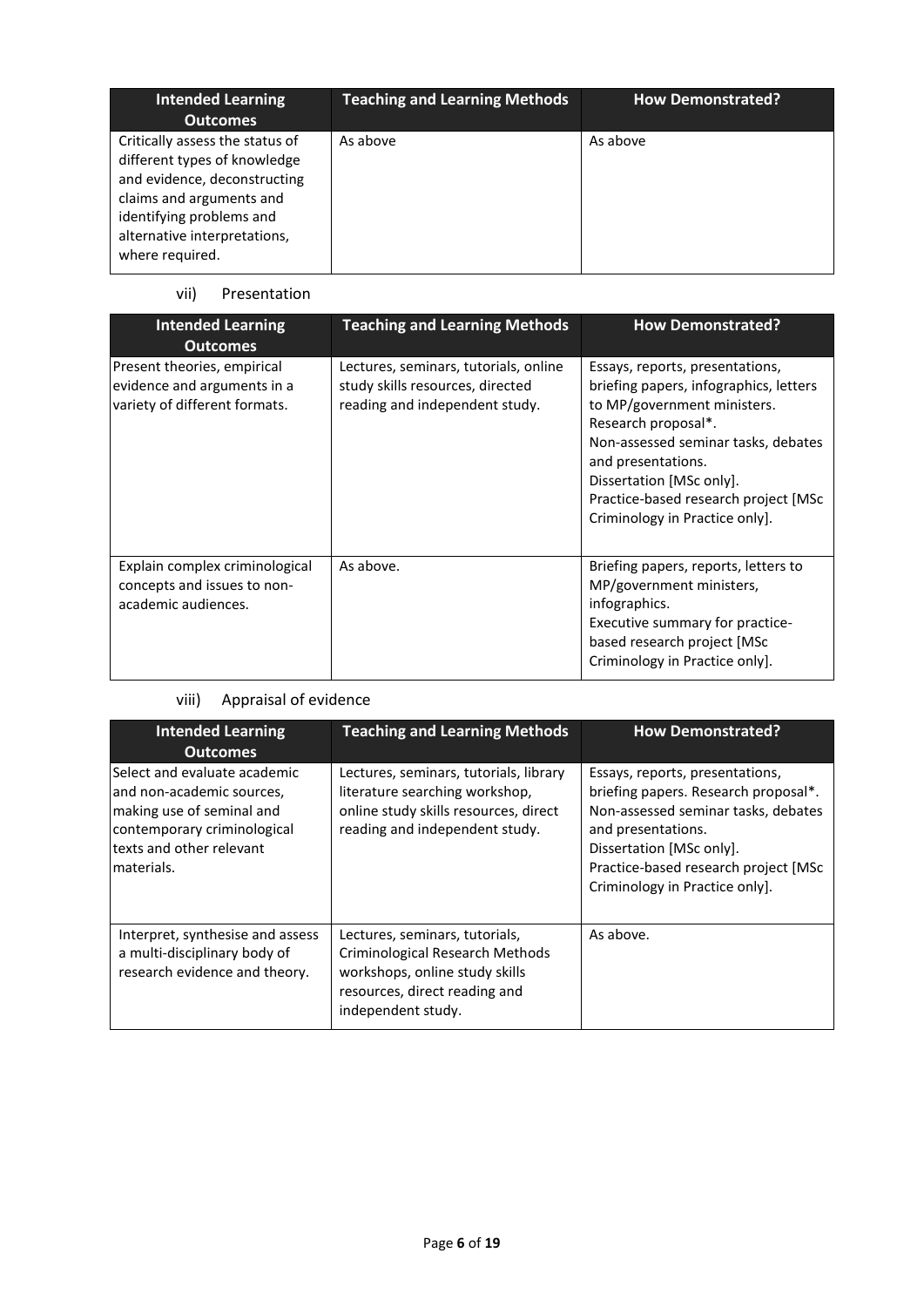## **Transferable skills**

#### i) Research skills

| <b>Intended Learning</b><br><b>Outcomes</b>                                                                                                                                         | <b>Teaching and Learning Methods</b>                                                                                                                                                                                                                                                                                                                                                                                                                                                       | <b>How Demonstrated?</b>                                                                                                                                                                                                                                                                                                                                               |
|-------------------------------------------------------------------------------------------------------------------------------------------------------------------------------------|--------------------------------------------------------------------------------------------------------------------------------------------------------------------------------------------------------------------------------------------------------------------------------------------------------------------------------------------------------------------------------------------------------------------------------------------------------------------------------------------|------------------------------------------------------------------------------------------------------------------------------------------------------------------------------------------------------------------------------------------------------------------------------------------------------------------------------------------------------------------------|
| Construct suitable research<br>questions to address complex<br>problems and, where<br>appropriate, propose and test<br>hypotheses.                                                  | Lectures, seminars, practical<br>qualitative and quantitative analysis<br>workshops for Criminological<br>Research Methods, assignment<br>tutorials for Criminological Research<br>Methods, directed reading and<br>independent study.<br>Dissertation workshops, dissertation<br>supervision, fieldwork, use of<br>exemplar dissertations [MSc only]<br>Research-based placement<br>workshops and tutorials, placement,<br>use of exemplar projects [MSc<br>Criminology in Practice only] | Criminological Research Methods<br>research proposal, qualitative and<br>quantitative assessments for<br>Criminological Research Methods,<br>Criminological Research Methods<br>seminar tasks and informal<br>presentations*.<br>Non-assessed dissertation proposal,<br>dissertation or, for MSc Criminology<br>in Practice, placement research<br>project [MSc only]. |
| Recognise a variety of research<br>strategies and differentiate<br>between these in order to<br>identify an appropriate research<br>design for criminological<br>research problems. | As above.                                                                                                                                                                                                                                                                                                                                                                                                                                                                                  | As above.                                                                                                                                                                                                                                                                                                                                                              |
| Recognise the ethical and legal<br>sensitivities and responsibilities<br>inherent in criminological<br>research and propose<br>appropriate responses to these<br>challenges.        | As above.                                                                                                                                                                                                                                                                                                                                                                                                                                                                                  | As above.                                                                                                                                                                                                                                                                                                                                                              |
| Gather and interpret primary or<br>secondary qualitative and/or<br>quantitative data.                                                                                               | As above.                                                                                                                                                                                                                                                                                                                                                                                                                                                                                  |                                                                                                                                                                                                                                                                                                                                                                        |
| Critically reflect on chosen<br>methodologies and methods.                                                                                                                          | As above.                                                                                                                                                                                                                                                                                                                                                                                                                                                                                  | As above.                                                                                                                                                                                                                                                                                                                                                              |

### ii) Communication skills

| <b>Intended Learning</b><br><b>Outcomes</b>                                       | <b>Teaching and Learning Methods</b>                                                                      | <b>How Demonstrated?</b>                                          |
|-----------------------------------------------------------------------------------|-----------------------------------------------------------------------------------------------------------|-------------------------------------------------------------------|
| Deliver clear and effective<br><b>Iformal and informal oral</b><br>presentations. | Lectures, seminars, tutorials, online<br>study skills resources, direct reading<br>and independent study. | Non-assessed and assessed<br>presentations.                       |
| Respond to questioning<br>coherently, showing initiative.                         | As above                                                                                                  | As above, plus non-assessed seminar<br>discussions and tutorials. |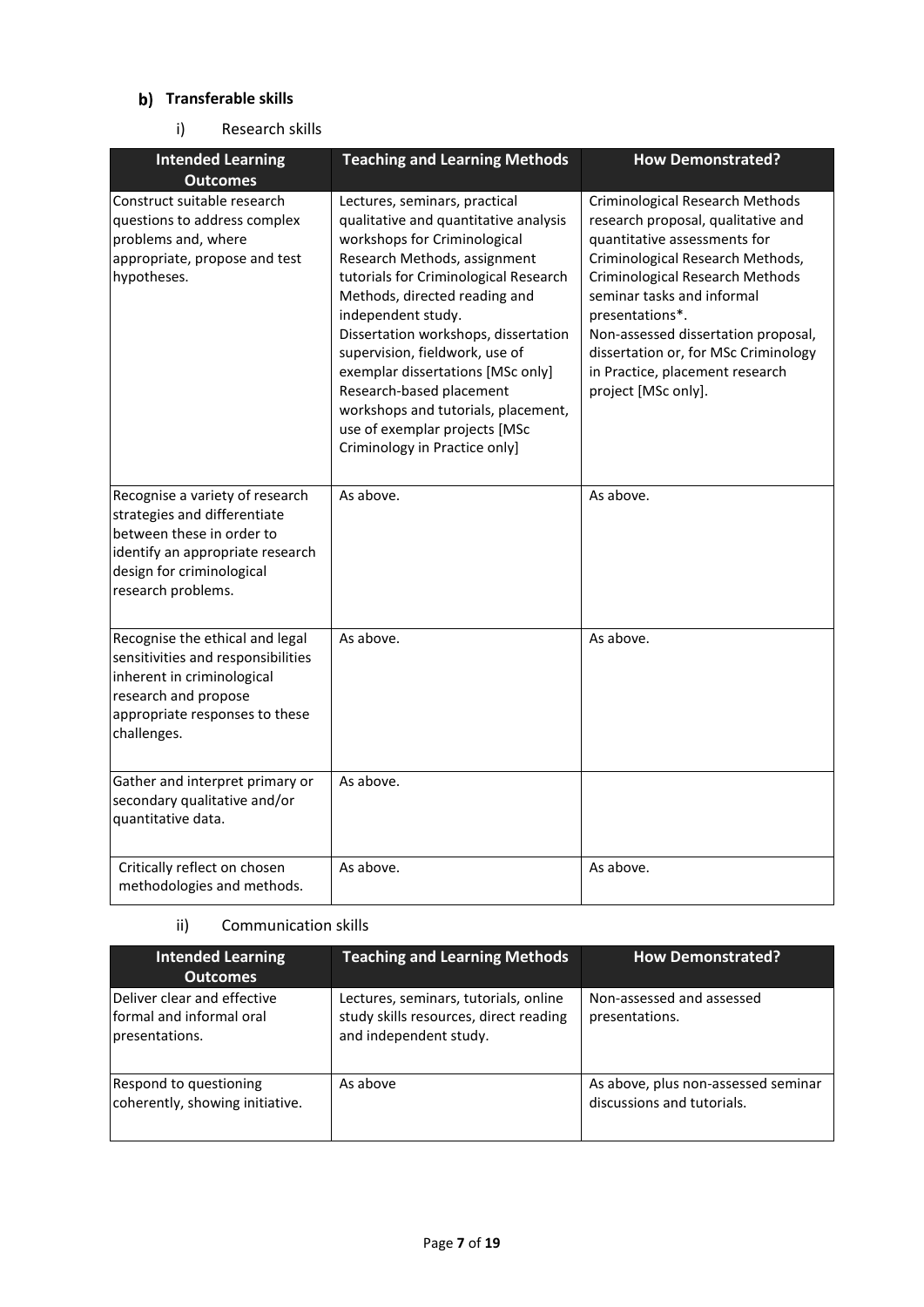| <b>Intended Learning</b><br><b>Outcomes</b>                                                                                                                           | <b>Teaching and Learning Methods</b>                                                                                                                   | <b>How Demonstrated?</b>                                                       |
|-----------------------------------------------------------------------------------------------------------------------------------------------------------------------|--------------------------------------------------------------------------------------------------------------------------------------------------------|--------------------------------------------------------------------------------|
| lDiscuss and debate ideas and<br>arguments with appropriate<br>professionalism and sensitivity in<br>face-to-face and online<br>discussions with peers and<br>tutors. | As above                                                                                                                                               | As above, plus e-tivities such as<br>online discussion forum<br>participation. |
| Make accurate, clear use of<br>written English, as appropriate<br>Ifor the medium of assessment.                                                                      | As above, plus:<br>ELTU classes and consultations.<br>where appropriate.<br>Learning development workshops<br>and consultations, where<br>appropriate. | All assessed written work.                                                     |

iii) Data presentation

| <b>Intended Learning</b><br><b>Outcomes</b>                                                                                                                                     | <b>Teaching and Learning Methods</b>                                                                                                                                                                                                                                                                                                                                                                       | <b>How Demonstrated?</b>                                                                                                                                                                                                                 |
|---------------------------------------------------------------------------------------------------------------------------------------------------------------------------------|------------------------------------------------------------------------------------------------------------------------------------------------------------------------------------------------------------------------------------------------------------------------------------------------------------------------------------------------------------------------------------------------------------|------------------------------------------------------------------------------------------------------------------------------------------------------------------------------------------------------------------------------------------|
| Select and organise primary and<br>secondary research data<br>logically, fairly and<br>professionally, in a format<br>appropriate for specific<br>assessments and types of data | Lectures, seminars, practical<br>qualitative and quantitative analysis<br>workshops for Criminological<br>Research Methods, directed reading<br>and independent study.<br>Dissertation workshops, dissertation<br>supervision, use of exemplar<br>dissertations [MSc only]<br>Practice-based research project<br>workshops and tutorials, use of<br>exemplar projects [MSc Criminology<br>in Practice only | Essays, reports, briefing papers,<br>infographics, non-assessed seminar<br>discussions and presentations,<br>formal presentations.<br>Dissertation [MSc only].<br>Practice-based research project [MSc<br>Criminology in Practice only]. |

# iv) Information technology

| <b>Intended Learning</b><br><b>Outcomes</b>                                                                                                                                                                                    | <b>Teaching and Learning Methods</b><br><b>How Demonstrated?</b>                                 |                                                                                                                                                                                                                                                                           |  |  |
|--------------------------------------------------------------------------------------------------------------------------------------------------------------------------------------------------------------------------------|--------------------------------------------------------------------------------------------------|---------------------------------------------------------------------------------------------------------------------------------------------------------------------------------------------------------------------------------------------------------------------------|--|--|
| Use information technology to<br>communicate efficiently with<br>staff and fellow students.                                                                                                                                    | Induction, signposting to study<br>skills guidance.                                              | Not formally assessed but evident<br>through day-to-day engagement<br>with the programme.                                                                                                                                                                                 |  |  |
| Engage with the VLE to obtain<br>programme and module<br>information and resources and<br>to complete online tasks.                                                                                                            | Induction, lectures, seminars, essay<br>writing workshops.<br>Dissertation workshops [MSc only]. | Not formally assessed but evident<br>through assessment submissions,<br>completion of tasks hosted on the<br>VLE, use of lecture capture and other<br>resources, submission of online<br>ethics application.                                                              |  |  |
| Demonstrate skilled use of<br>online databases to research<br>topics and locate, as required,<br>academic books and papers,<br>policy documents, legislation,<br>non-academic reports, media<br>sources and/or secondary data. | Induction, library skills workshop,<br>lectures, seminars.                                       | Criminological Research Methods<br>research proposal*, essays, reports,<br>presentations, briefing papers,<br>reading journals, non-assessed<br>seminar discussions.<br>Dissertation [MSc only]<br>Practice-based research project [MSc<br>Criminology in Practice only]. |  |  |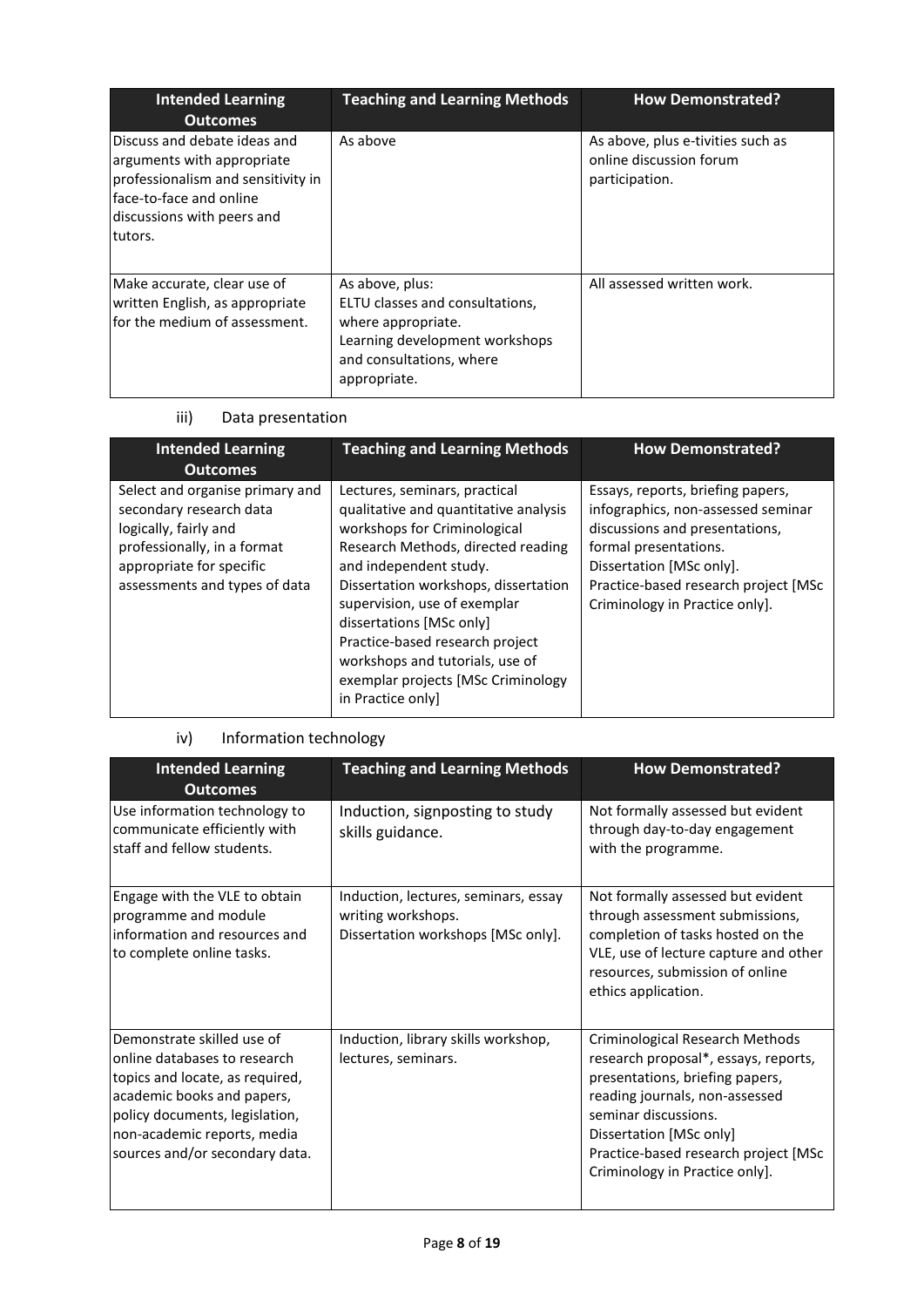| <b>Intended Learning</b><br><b>Outcomes</b>                                | <b>Teaching and Learning Methods</b>                                       | <b>How Demonstrated?</b>                                                                                                                                             |
|----------------------------------------------------------------------------|----------------------------------------------------------------------------|----------------------------------------------------------------------------------------------------------------------------------------------------------------------|
| Use statistical software<br>independently to analyse<br>quantitative data. | Lectures and computer workshops<br>for Criminological Research<br>Methods. | SPSS assessment for Criminological<br>Research Methods*.<br>Dissertation [if applicable; MSc only].<br>Practice-based research project [if<br>applicable, MSc only]. |

v) Problem solving

| <b>Intended Learning</b><br><b>Outcomes</b>                                                                                                                       | <b>Teaching and Learning Methods</b><br><b>How Demonstrated?</b>                                                                                                                                                                    |                                                                                                                                                                                                                                                             |
|-------------------------------------------------------------------------------------------------------------------------------------------------------------------|-------------------------------------------------------------------------------------------------------------------------------------------------------------------------------------------------------------------------------------|-------------------------------------------------------------------------------------------------------------------------------------------------------------------------------------------------------------------------------------------------------------|
| Anticipate and respond<br>proactively to setbacks in, or<br>risks to, the completion of tasks.                                                                    | Lectures, seminars, tutorials,<br>independent study.                                                                                                                                                                                | Meeting deadlines. Research<br>proposal, non-assessed ethical<br>approval application*.<br>Dissertation [MSc only].<br>Placement and practice-based<br>research project [MSc Criminology in<br>Practice only].                                              |
| Synthesise theoretical,<br>empirical and policy literature<br>to pose solutions to problems<br>of crime, offending and<br>victimisation.                          | Lectures, seminars, tutorials,<br>directed reading, independent<br>study.                                                                                                                                                           | Essays, reports, presentations,<br>briefing papers. Research proposal*.<br>Non-assessed seminar tasks, debates<br>and presentations.<br>Dissertation [MSc only].<br>Placement and practice-based<br>research project [MSc Criminology in<br>Practice only]. |
| Identify a research problem and<br>develop a strategy for<br>addressing it.                                                                                       | As above, plus:<br>Dissertation workshops and<br>supervision [MSc only].<br>Practice-based research workshops<br>and supervision [MSc Criminology in<br>Practice].                                                                  | Research proposal for Criminological<br>Research Methods*.<br>Dissertation [MSc only].<br>Practice-based research project [MSc<br>Criminology in Practice only].                                                                                            |
| Identify and respond effectively<br>to problems which might arise<br>when collecting or analysing<br>primary or secondary data [MSc<br>only].                     | Lectures, seminars and workshops,<br>particularly for Criminological<br>Research Methods.<br>Dissertation supervision and<br>fieldwork [MSc only].<br>Practice-based supervision and<br>fieldwork [MSc Criminology in<br>Practice]. | As above.                                                                                                                                                                                                                                                   |
| Respond spontaneously and<br>appropriately to problems<br>encountered on placement,<br>seeking guidance where<br>necessary [MSc Criminology in<br>Practice only]. | Placement workshops and tutorials.                                                                                                                                                                                                  | Reflective placement report [MSc<br>only].                                                                                                                                                                                                                  |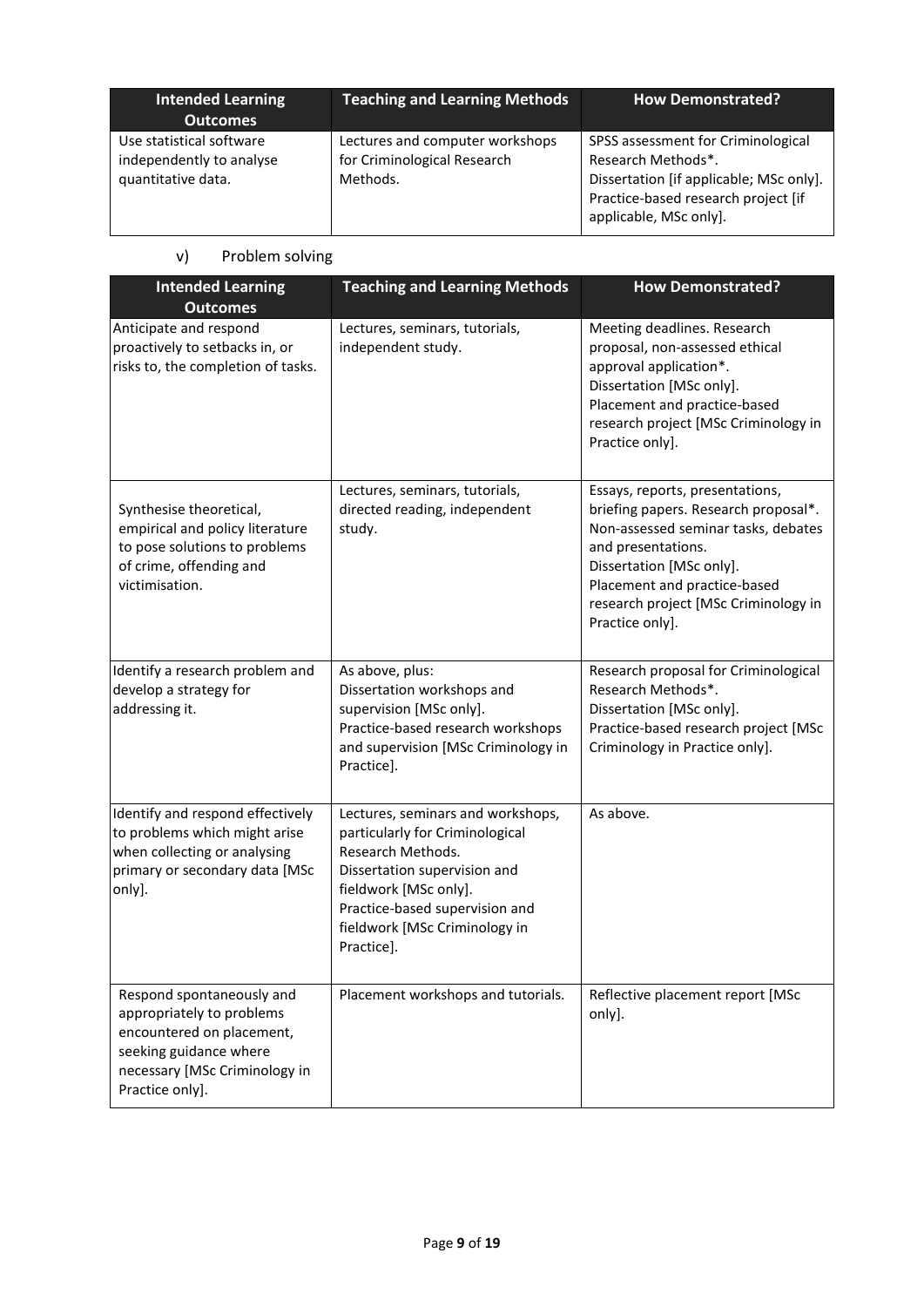# vi) Working relationships

| <b>Intended Learning</b><br><b>Outcomes</b>                                                                                                                    | <b>Teaching and Learning Methods</b>                                                                                           | <b>How Demonstrated?</b>                                                                                     |  |  |
|----------------------------------------------------------------------------------------------------------------------------------------------------------------|--------------------------------------------------------------------------------------------------------------------------------|--------------------------------------------------------------------------------------------------------------|--|--|
| Form groups and make valuable<br>contributions to group work to<br>complete non-assessed and<br>assessed tasks.                                                | Induction, essay writing workshops,<br>tutorials, seminars, group<br>independent study (e.g. preparation<br>for presentations) | Non-assessed group work in<br>seminars, assessed group<br>assessments (e.g. presentations).                  |  |  |
| Sensitively and professionally<br>negotiate the equitable<br>distribution of work, conflict and<br>ensure that all group members<br>feel respected and valued. | Seminars, group independent study<br>(e.g. preparation for presentations).                                                     | Non-assessed group work in<br>seminars, assessed group<br>assessments (e.g. presentations).                  |  |  |
| Manage relationships with<br>Departmental staff by seeking<br>feedback, support and expertise<br>in a timely and professional<br>manner.                       | Personal tutorials<br>Dissertation and practice-based<br>research supervision [MSc only].                                      | Evident in general progress through<br>the course (e.g. improved<br>attainment).<br>Dissertation [MSc only]. |  |  |
| Proactively negotiate<br>relationships with gatekeepers<br>and research participants [MSc<br>only].                                                            | Dissertation workshops, dissertation<br>supervision, fieldwork [MSc only]                                                      | Dissertation [MSc only].                                                                                     |  |  |
| Negotiate professional<br>relationships with placement<br>providers, staff and service<br>users [MSc Criminology in<br>Practice only].                         | Practice-based research workshops,<br>placement tutorials, placement [MSc<br>Criminology in Practice only]                     | Placement reflective report and<br>practice-based research project [MSc<br>Criminology in Practice only].    |  |  |

#### vii) Managing learning

| <b>Intended Learning</b><br><b>Outcomes</b>                                                                                              | <b>Teaching and Learning Methods</b>                                                                                                                                                                                                                                                                                                                                                         | <b>How Demonstrated?</b>                                                                                                                                              |
|------------------------------------------------------------------------------------------------------------------------------------------|----------------------------------------------------------------------------------------------------------------------------------------------------------------------------------------------------------------------------------------------------------------------------------------------------------------------------------------------------------------------------------------------|-----------------------------------------------------------------------------------------------------------------------------------------------------------------------|
| Become a self-directed learner<br>who takes charge of their<br>learning, sets achievable goals<br>and manages their time<br>effectively. | Induction, lectures, seminars,<br>tutorials, independent study.<br>Self-reflective and action planning<br>exercises for Preparing for Your<br>Placement module [Criminology in<br>Practice only<br>Dissertation workshops and<br>dissertation supervision [MSc only]<br>Practice-based research and<br>placement tutorials, workshops and<br>placement [MSc Criminology in<br>Practice only. | Meeting deadlines and preparedness<br>for lectures, seminars and tutorials.<br>Portfolio for Preparing for Your<br>Placement module [Criminology in<br>Practice only. |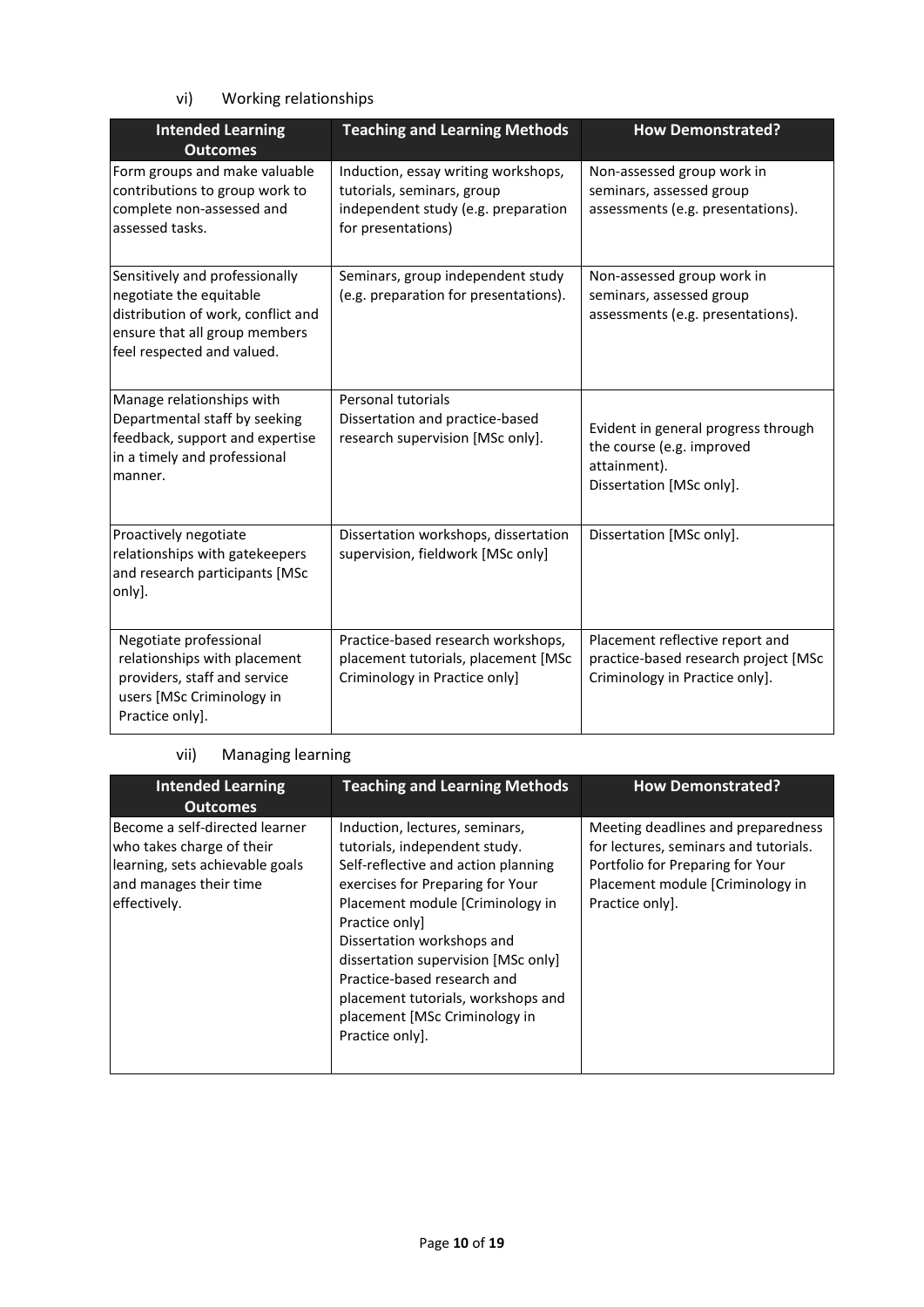| <b>Intended Learning</b><br><b>Outcomes</b>                                                                                                                                                       | <b>Teaching and Learning Methods</b><br><b>How Demonstrated?</b>                                                                                                                                                |                                                                                                                                                                                                                                                                                 |
|---------------------------------------------------------------------------------------------------------------------------------------------------------------------------------------------------|-----------------------------------------------------------------------------------------------------------------------------------------------------------------------------------------------------------------|---------------------------------------------------------------------------------------------------------------------------------------------------------------------------------------------------------------------------------------------------------------------------------|
| Use formative and summative<br>Seminars, personal and assignment<br>feedback to reflect upon<br>tutorials, study skills workshops,<br>independent study.<br>personal strengths and<br>weaknesses. |                                                                                                                                                                                                                 | Completing and using feedback from<br>formal formative assessments for all<br>30 credit modules. Using informal<br>formative and written and verbal<br>summative feedback to improve<br>assessed work and non-assessed<br>contributions to lectures, seminars<br>and tutorials. |
| Confidence and initiative to<br>access support from<br>Departmental staff and from<br>other services/ departments<br>within the University.                                                       | Induction, personal tutorials, study<br>skills workshops.                                                                                                                                                       | Placement reflective report [MSc<br>Criminology in Practice only].<br>Engagement with personal and<br>academic tutors, improvements in<br>assessed work where further support<br>has been sought.                                                                               |
| Oversee, to successful<br>completion, a substantial piece<br>of research [MSc only].                                                                                                              | Criminological Research Methods<br>lectures and seminars.<br>Dissertation workshops and<br>supervision [MSc only].<br>Practice-based research workshops<br>and tutorials [MSc Criminology in<br>Practice only]. | Dissertation [MSc only].<br>Practice-based research project [MSc<br>Criminology in Practice only].                                                                                                                                                                              |

## viii) Career management

| <b>Intended Learning</b><br><b>Outcomes</b>                                                                                                                                                        | <b>Teaching and Learning Methods</b>                                                                                                                           | <b>How Demonstrated?</b>                                                                                                                      |
|----------------------------------------------------------------------------------------------------------------------------------------------------------------------------------------------------|----------------------------------------------------------------------------------------------------------------------------------------------------------------|-----------------------------------------------------------------------------------------------------------------------------------------------|
| Seek support and guidance<br>within the Department and<br>wider University (in particular,<br>the Career Development Service}<br>to forge plans for career<br>development and/or further<br>study. | Induction, use of Career<br>Development Service resources.                                                                                                     | Not formally assessed but evidenced<br>through ongoing personal and<br>professional development and<br>planning throughout the course.        |
| Critically reflect upon personal<br>skills and attributes and the<br>alignment of these to career<br>options within the criminal<br>justice sector [Criminology in<br>Practice only].              | Workshops and tutorials for<br>Preparing for Your Placement<br>module, directed reading,<br>independent study, use of Career<br>Development Service resources. | Portfolio including skills audit and<br>action plan for Preparing for Your<br>Placement module.<br>Reflective placement report [MSc<br>only]. |
| Develop and apply knowledge<br>about the contemporary practice<br>of, and challenges facing,<br>criminal justice agencies<br>[Criminology in Practice only].                                       | Lectures, seminars and tutorials for<br>Criminal Justice Professions module.                                                                                   | Presentation and briefing paper for<br>Criminal Justice Professions module.<br>Practice-based research project [MSc<br>only].                 |
| Gain experience of working in<br>the criminal justice sector [MSc<br>Criminology in Practice only].                                                                                                | Placement [MSc only].                                                                                                                                          | Reflective placement report [MSc<br>only].                                                                                                    |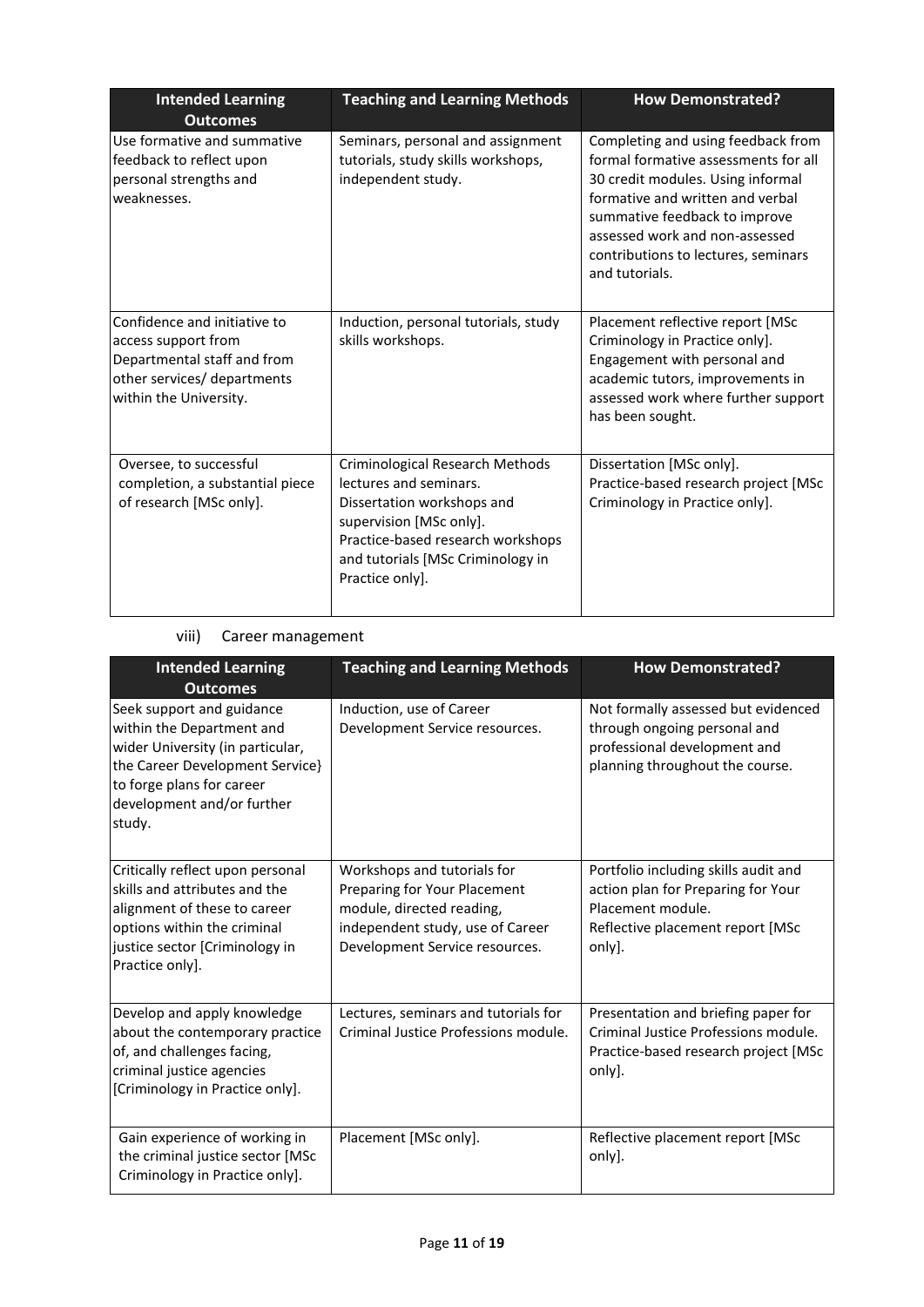#### **10. Special features**

- The opportunity to study in a standalone and interdisciplinary Department of Criminology where research expertise is concentrated in Criminology, rather than Criminology being a smaller sub-division of a Sociology, Social Policy or Law department.
- A long-standing reputation in offering PGT programmes in Criminology, unlike many post-92 institutions who have entered the PGT market much more recently.
- The range of research expertise in the Department, resonating with each of the programmes that we offer.
- The offer of four named programmes in Criminology, offering greater specialism than most of our competitors.
- Being able to select option modules so that students can tailor their studies to their own interests, career aspirations and existing knowledge and skills.
- The wide range of option modules on offer which, unlike many of our competitors, draw solely from Criminology's expertise.
- The opportunity, via the MSc Criminology in Practice, to strengthen students' employability through gaining an academic and experiential (placement and practice-based research project) insight into contemporary criminal justice practice.
- Our comprehensive and highly participatory induction schedule.
- The opportunity to be involved in extra-curricular events such as the Department's high-profile Scarman lecture series and the Criminology lunchtime seminar series.
- **•** Benefitting from the input of the Department of Criminology's esteemed honorary professors and fellows who are either academics that have played a foundational role in the development of Criminology or leading practitioners in criminal justice and related agencies.

## **11. Indicators of programme quality**

High pass rates, very positive external examiners' reports, overwhelmingly positive module and programme student evaluations, the success of many of our graduates in securing employment in statutory and non-statutory criminal justice and related agencies, the progression of some students onto doctoral study each year.

The Research Excellence Framework (REF) 2014 results show that vast majority of research within the Department of Criminology was judged to be of global significance. 85% of our research activity was rated as world-leading or internationally excellent. The Department also demonstrated the strong public impact of its research with 100% being judged internationally excellent. Overall the Department of Criminology was ranked fourth in the UK by the Guardian's 2016 University League Table.

## **12. Criteria for award and classification**

This programme follows the standard scheme of taught postgraduate award and classification set out i[n Senate Regulations](http://www.le.ac.uk/senate-regulations) – see the version of *Senate Regulation 6 governing taught postgraduate programmes of study* relevant to year of entry.

#### **13. Progression points**

As defined i[n Senate Regulation 6:](http://www.le.ac.uk/senate-regulation6) Regulations governing taught postgraduate programmes of study.

In cases where a student has failed to meet a requirement to progress he or she will be required to withdraw from the course and a recommendation will be made to the Board of Examiners for an intermediate award where appropriate.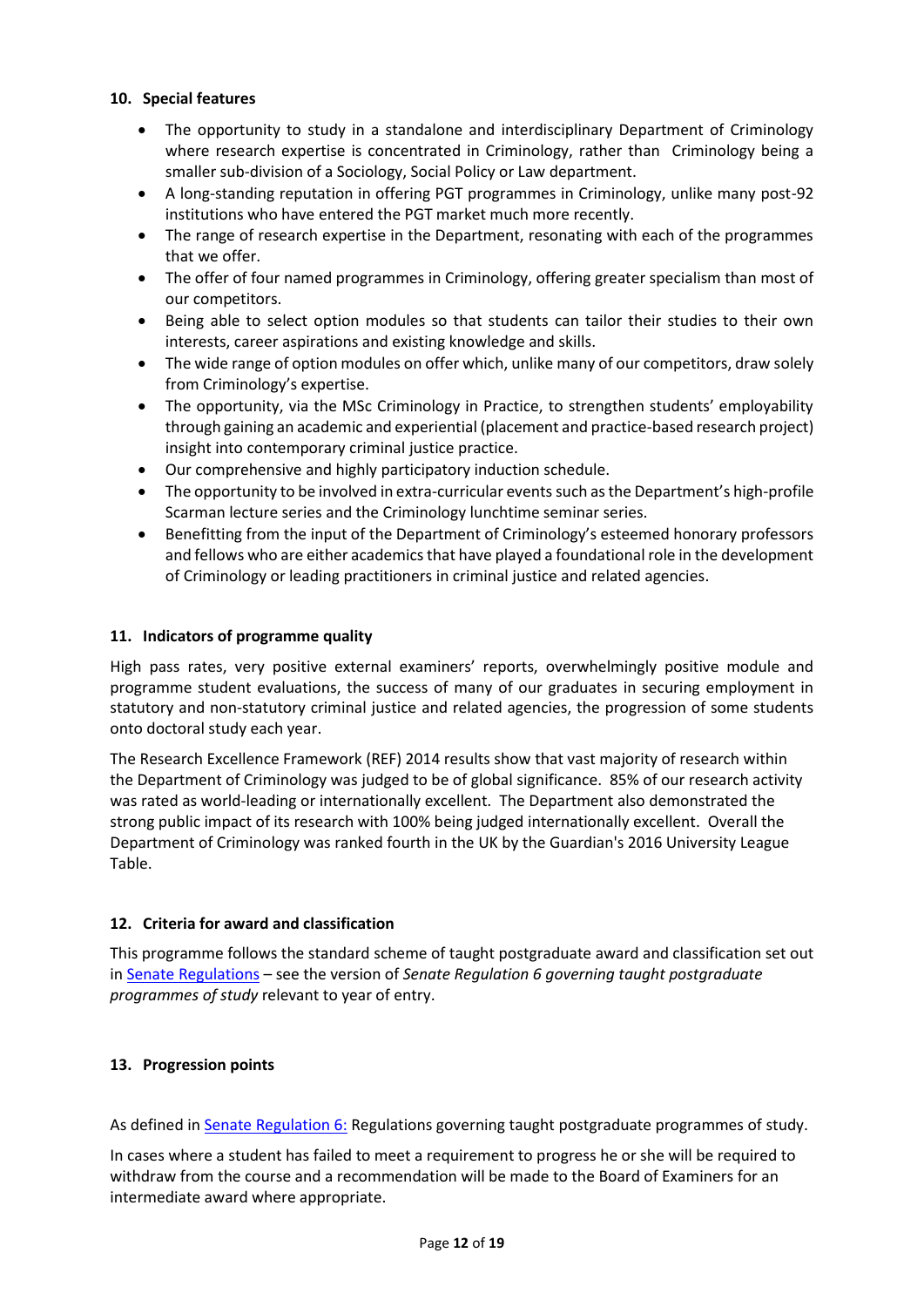At the June Board of Examiners any student who has not passed sufficient credits from the taught modules will not be able to proceed on to the dissertation or, for MSc Criminology in Practice, the placement and practice-based research project, either temporarily pending successful resubmissions, or permanently following unsuccessful resubmissions. In the latter case, an exit award will be awarded if sufficient credits have been passed.

In cases where a student has failed to meet a requirement to progress he or she will be required to withdraw from the course and a recommendation will be made to the Board of Examiners for an intermediate/exit award where appropriate.

## **14. Rules relating to re-sits or re-submissions**

As defined i[n Senate Regulations](http://www.le.ac.uk/senate-regulation6) - refer to the version of *Senate Regulation 6 governing taught postgraduate programmes of study* relevant to year of entry.

#### **15. External Examiners reports**

The details of the External Examiner(s) for this programme and the most recent External Examiners' reports for this programme can be found at [exampapers@Leicester](https://exampapers.le.ac.uk/) [log-in required]

#### **16. Additional features** (e.g. timetable for admissions)

n/a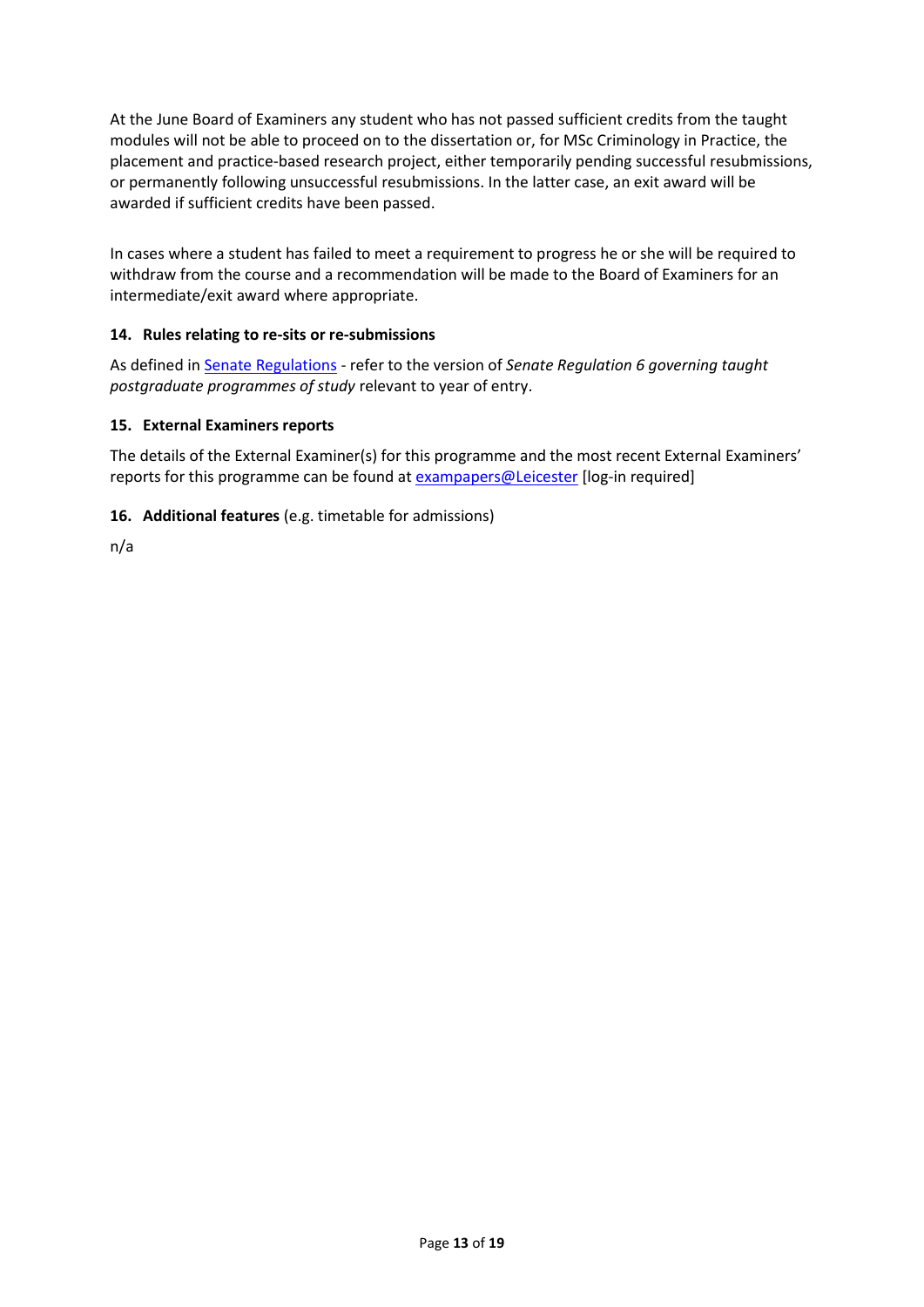

# **Programme Specification (Postgraduate) FOR ENTRY YEAR: 2021/22**

**Date created:** 18/12/2020 **Last amended:** 09/03/2021 **Version no.** 1

## **Appendix 1: Programme structure (programme regulations)**

The University regularly reviews its programmes and modules to ensure that they reflect the current status of the discipline and offer the best learning experience to students. On occasion, it may be necessary to alter particular aspects of a course or module.

MSc Criminology

#### **Credit breakdown**

| <b>Status</b>        | <b>Year long</b> | Semester 1 | Semester 2 | <b>Other delivery</b><br>period    |
|----------------------|------------------|------------|------------|------------------------------------|
| Core taught          | 30 credits       | 30 credits | 15 credits | Choose an<br>item.                 |
| Optional             | n/a              | 15 credits | 30 credits | Choose an<br>item.                 |
| Dissertation/project | n/a              | n/a        | n/a        | 60 credits<br>$100$ $11$ $11$ $11$ |

180 credits in total

## **Level 7/Year 1 2021/22**

Core modules

| Delivery period | Code   | <b>Title</b>                             | <b>Credits</b> |
|-----------------|--------|------------------------------------------|----------------|
| Semester 1      | CR7144 | Theorising Crime and Deviance            | 30 credits     |
| Year long       | CR7146 | <b>Criminological Research Methods</b>   | 30 credits     |
| Semester 1      | CR7147 | Rethinking Punishment and Rehabilitation | 15 credits     |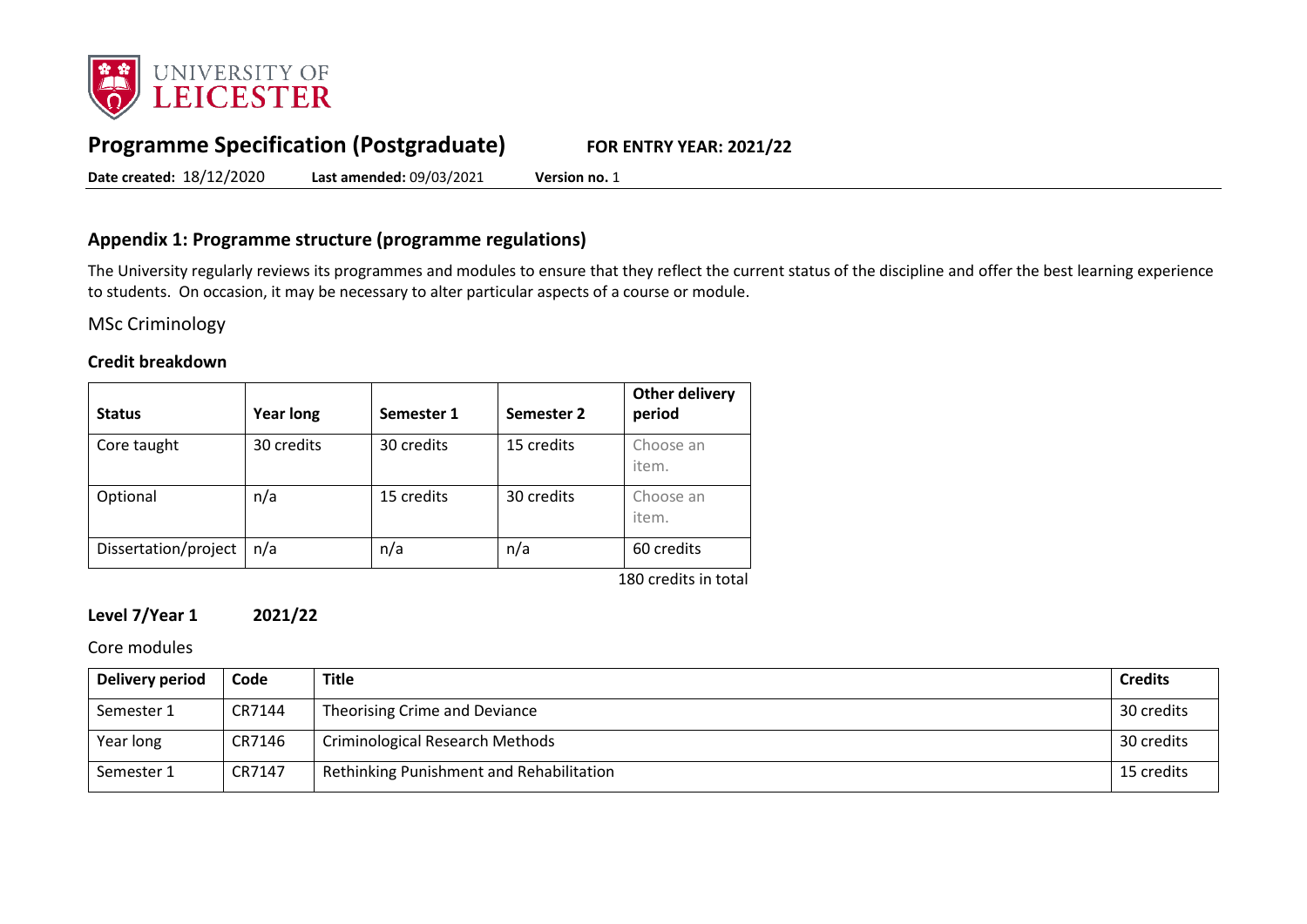| Delivery period | Code   | Title         | <b>Credits</b> |
|-----------------|--------|---------------|----------------|
| Term 2          | CR7152 | Victimology   | 15 credits     |
| Term 3          | CR7021 | Dissertation* | 60 credits     |

### **Notes**

\*Required only for the degree of MSc.

## Option modules

| Delivery period | Code   | <b>Title</b>                                      | <b>Credits</b> |
|-----------------|--------|---------------------------------------------------|----------------|
| Semester 2      | CR7141 | Responding to Terrorism                           | 15 credits     |
| Semester 2      | CR7145 | Criminal Justice Professions: Policy and Practice | 15 credits     |
| Semester 2      | CR7143 | Forensic and Legal Psychology                     | 15 credits     |
| Semester 2      | CR7156 | <b>Critical Issues in Policing</b>                | 15 credits     |
| Semester 2      | CR7137 | Mental Disorder, Justice and Crime                | 15 credits     |

# MSc Crime, Justice and Psychology

# **Credit breakdown**

**Level 7/Year 1 Choose an item.**

| <b>Status</b>        | <b>Year long</b> | Semester 1 | Semester 2 | <b>Other delivery</b><br>period |
|----------------------|------------------|------------|------------|---------------------------------|
| Core taught          | 30 credits       | 30 credits | 15 credits | n/a                             |
| Optional             | n/a              | 15 credits | 30 credits | n/a                             |
| Dissertation/project | n/a              | n/a        | n/a        | 60 credits                      |

180 credits in total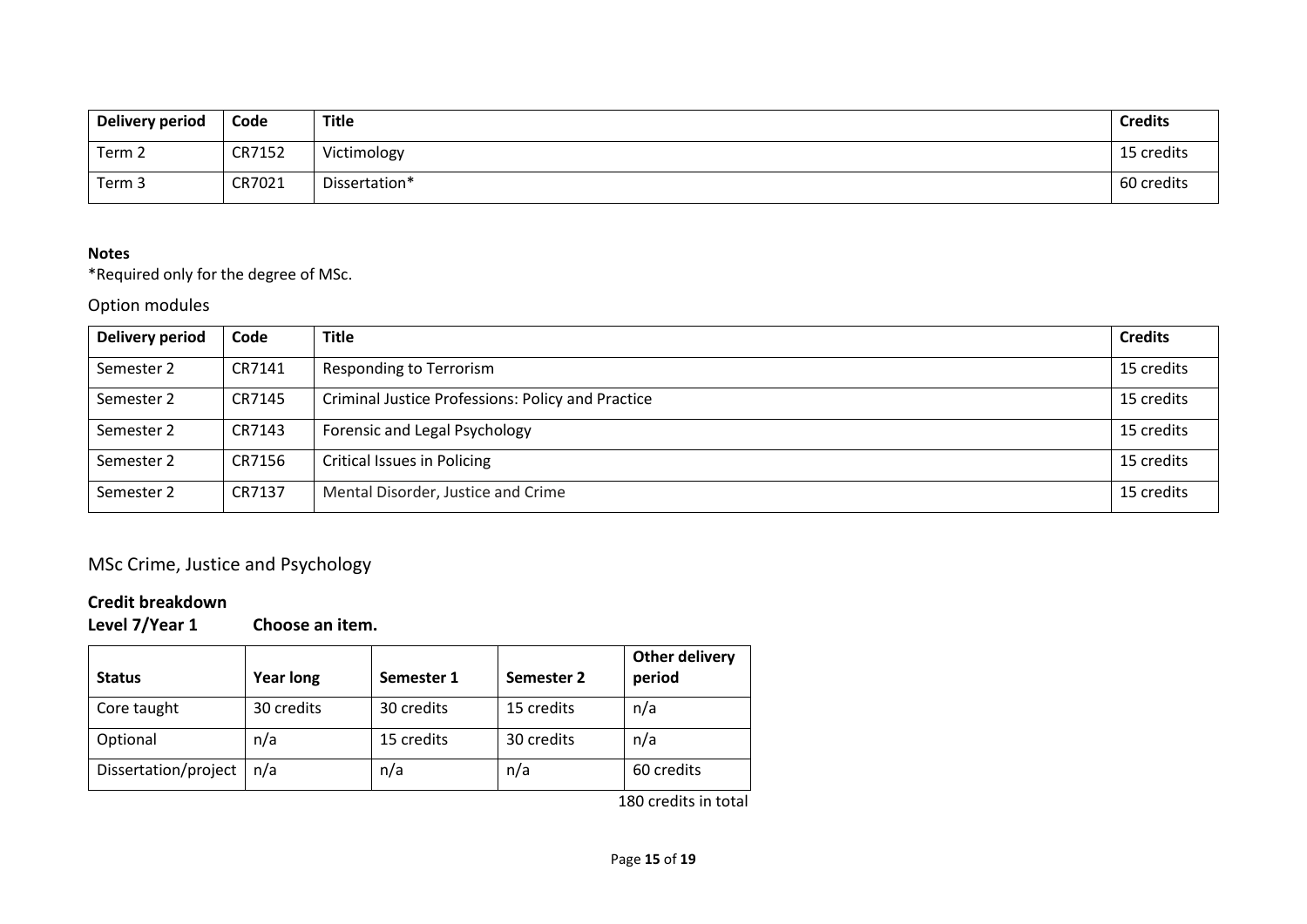# Core modules

| <b>Delivery period</b> | Code   | <b>Title</b>                           | <b>Credits</b> |
|------------------------|--------|----------------------------------------|----------------|
| Semester 1             | CR7143 | Forensic and Legal Psychology          | 15 credits     |
| Semester 1             | CR7144 | Theorising Crime and Deviance          | 30 credits     |
| Year long              | CR7146 | <b>Criminological Research Methods</b> | 30 credits     |
| Semester 1             | CR7137 | Mental Disorder, Justice and Crime     | 15 credits     |
| Term <sub>2</sub>      | CR7143 | Forensic and Legal Psychology          | 15 credits     |
| Term 3                 | CR7021 | Dissertation*                          | 60 credits     |

## **Notes**

\*Required only for the degree of MSc.

# Option modules

| <b>Delivery period</b> | Code   | <b>Title</b>                                             | <b>Credits</b> |
|------------------------|--------|----------------------------------------------------------|----------------|
| Semester 2             | CR7141 | Responding to Terrorism                                  | 15 credits     |
| Semester 2             | CR7145 | <b>Criminal Justice Professions: Policy and Practice</b> | 15 credits     |
| Semester 2             | CR7156 | Critical Issues in Policing                              | 15 credits     |
| Semester 2             | CR7152 | Victimology                                              | 15 credits     |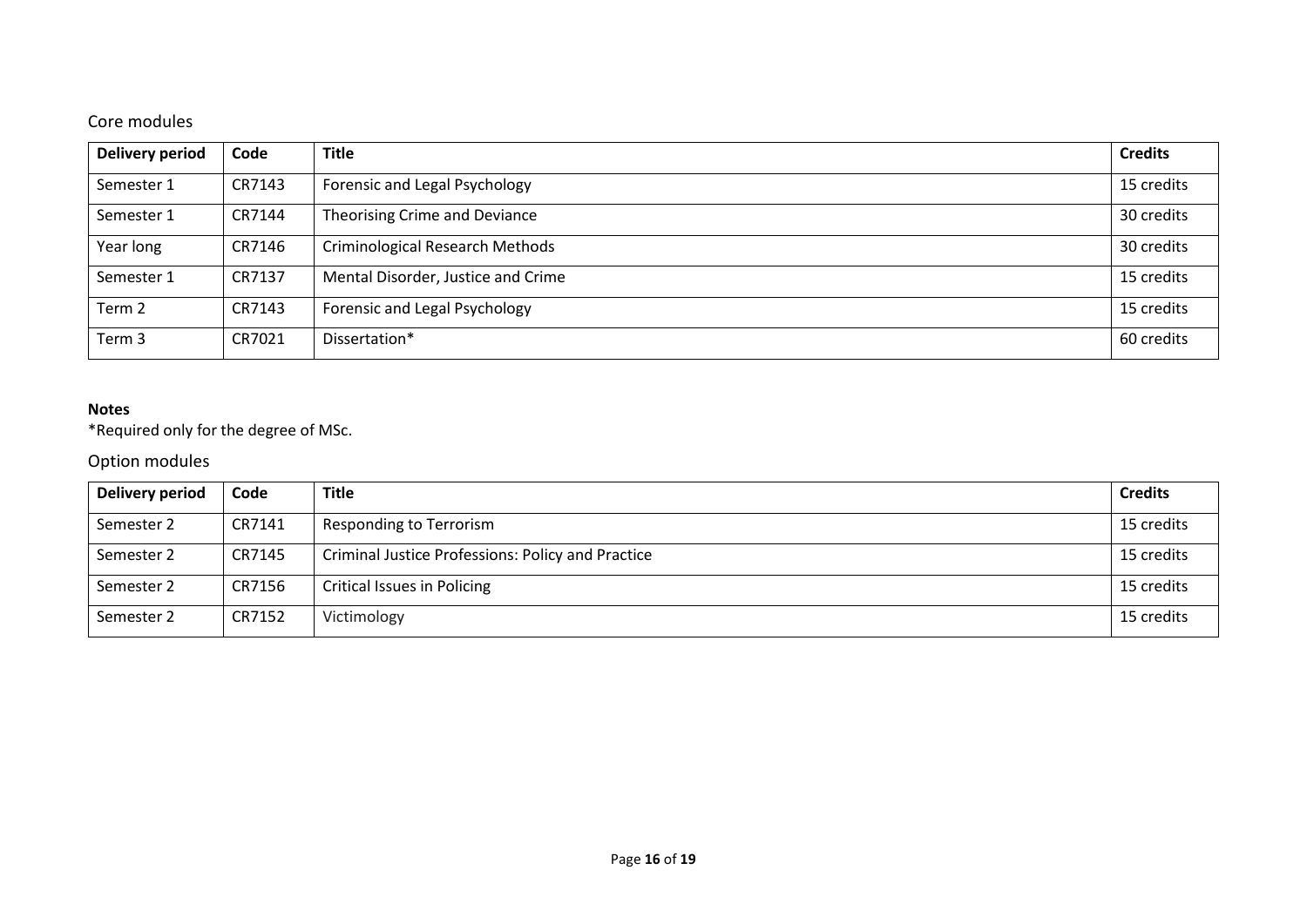## MSc Criminology in Practice

# **Credit breakdown**

**Choose an item.** 

| <b>Status</b>        | <b>Year long</b> | Semester 1 | Semester 2 | <b>Other delivery</b><br>period |
|----------------------|------------------|------------|------------|---------------------------------|
| Core taught          | 30 credits       | 30 credits | 15 credits | n/a                             |
| Optional             | n/a              | 15 credits | 30 credits | n/a                             |
| Dissertation/project | n/a              | n/a        | n/a        | 60 credits                      |

180 credits in total

# Core modules

| Delivery period | Code   | <b>Title</b>                                             | <b>Credits</b> |
|-----------------|--------|----------------------------------------------------------|----------------|
| Semester 1      | CR7144 | Theorising Crime and Deviance                            | 30 credits     |
| Year long       | CR7146 | <b>Criminological Research Methods</b>                   | 30 credits     |
| Semester 1      | CR7159 | Preparing for your Placement                             | 15 credits     |
| Year Long       | CR7157 | Placement and Practice-Based Research Project*           | 60 credits     |
| Semester 2      | CR7145 | <b>Criminal Justice Professions: Policy and Practice</b> | 15 credits     |

## **Notes**

\*Required only for the degree of MSc.

# Option modules

| Delivery period         | Code   | <b>Title</b>               | <b>Credits</b> |
|-------------------------|--------|----------------------------|----------------|
| $\sim$<br>Semester<br>╶ | CR7141 | Responding to<br>Terrorism | 5 credits<br>ᅩ |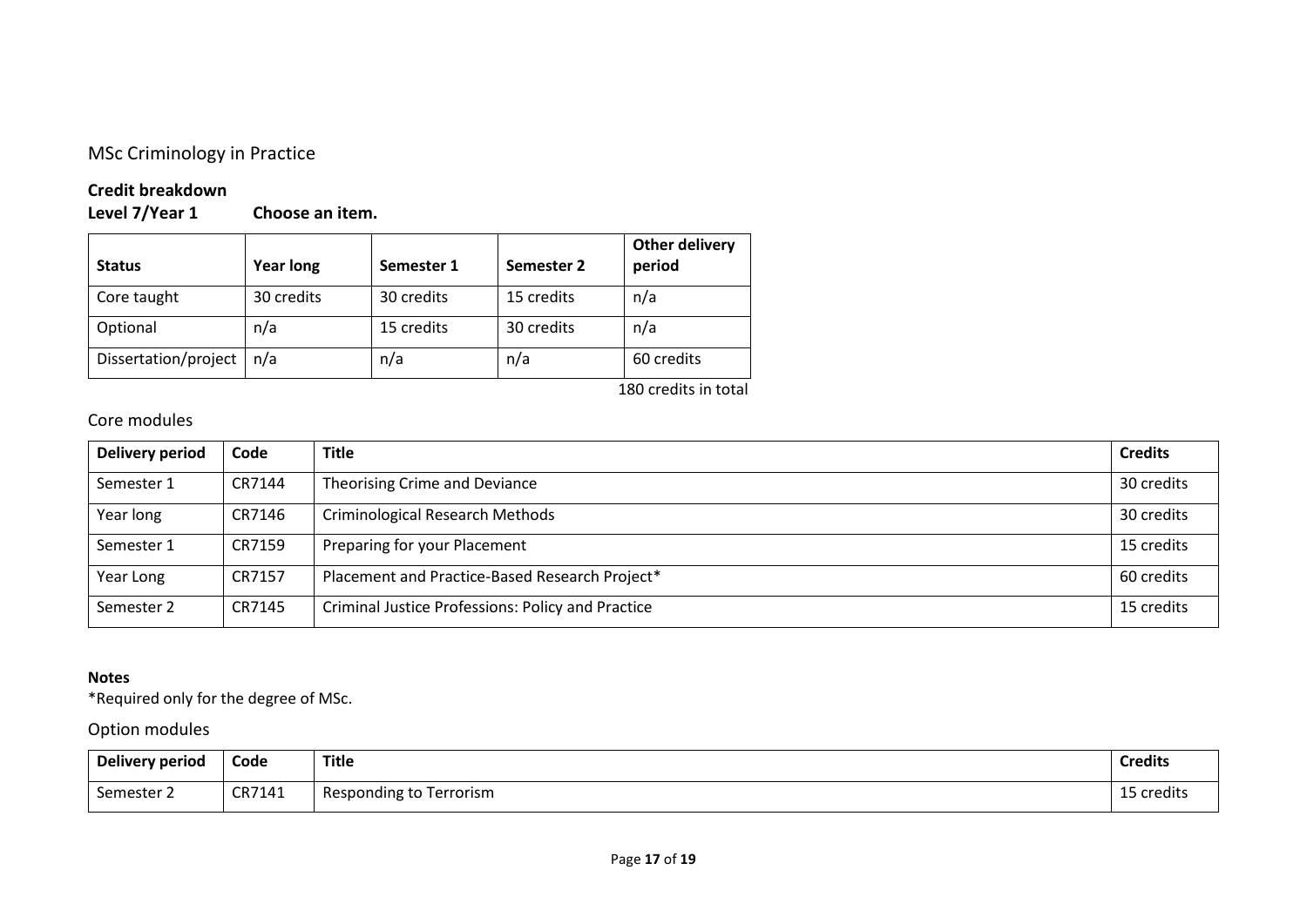| Delivery period | Code   | <b>Title</b>                       | <b>Credits</b> |
|-----------------|--------|------------------------------------|----------------|
| Semester 2      | CR7152 | Victimology                        | 15 credits     |
| Semester 2      | CR7156 | Critical Issues in Policing        | 15 credits     |
| Semester 2      | CR7137 | Mental Disorder, Justice and Crime | 15 credits     |

# MSc Terrorism, Security and Policing

# **Credit breakdown**

**Choose an item.** 

| <b>Status</b>        | <b>Year long</b> | Semester 1 | Semester 2 | <b>Other delivery</b><br>period |
|----------------------|------------------|------------|------------|---------------------------------|
| Core taught          | 30 credits       | 30 credits | 15 credits | n/a                             |
| Optional             | n/a              | 15 credits | 30 credits | n/a                             |
| Dissertation/project | n/a              | n/a        | n/a        | 60 credits                      |

180 credits in total

# Core modules

| <b>Delivery period</b> | Code   | <b>Title</b>                                  | <b>Credits</b> |
|------------------------|--------|-----------------------------------------------|----------------|
| Semester 1             | CR7149 | Theorising Global Security, Risk and Policing | 30 credits     |
| Year long              | CR7146 | Criminological Research Methods               | 30 credits     |
| Semester 1             | CR7140 | <b>Understanding Terrorism</b>                | 15 credits     |
| Term <sub>2</sub>      | CR7141 | <b>Responding to Terrorism</b>                | 15 credits     |
| Term 3                 | CR7021 | Dissertation*                                 | 60 credits     |
| Semester 2             | CR7156 | Critical Issues in Policing                   | 15 credits     |